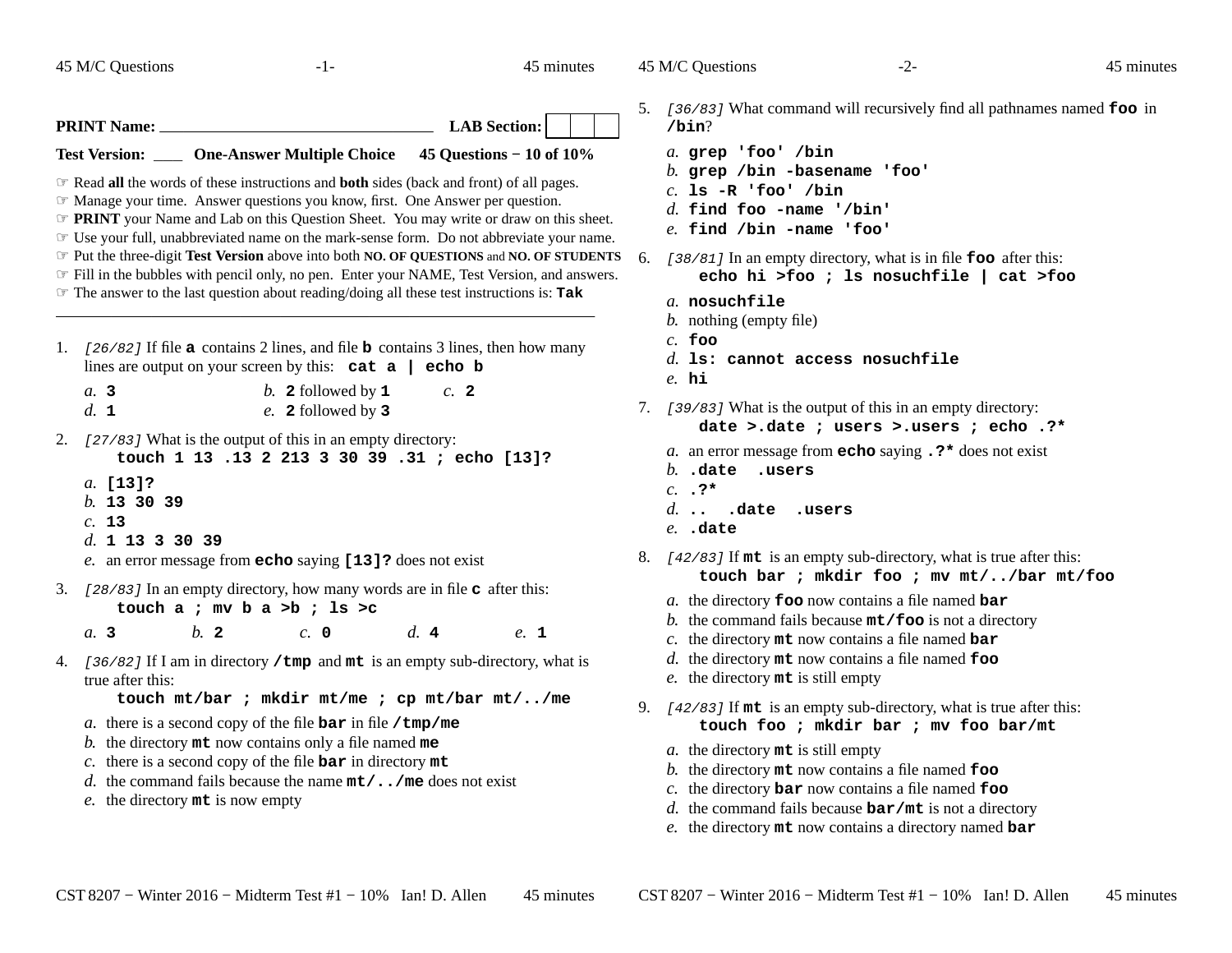| 45 M/C Questions                                                                                                                                    | $-3-$                                                                                                                                                                                     | 45 minutes    | 45 M/C Questions<br>45 minutes<br>$-4-$                                                                                                                                                                                                                                                                              |
|-----------------------------------------------------------------------------------------------------------------------------------------------------|-------------------------------------------------------------------------------------------------------------------------------------------------------------------------------------------|---------------|----------------------------------------------------------------------------------------------------------------------------------------------------------------------------------------------------------------------------------------------------------------------------------------------------------------------|
| touch a $b 1 b a$ ; ls >c                                                                                                                           | 10. $[42/82]$ In an empty directory, how many words are in file $\sigma$ after this:                                                                                                      |               | 16. [44/81] If my current directory is /home, which command copies the<br>password file into existing directory / home/me under the name foo?                                                                                                                                                                        |
| b.4<br>a. 2<br>1s -la 1s wc cd<br>b. One option and four command names.                                                                             | d. 0<br>c.3<br>11. [43/82] How many arguments and options are there to the command:<br>a. Three command line arguments and one option.<br>c. Four command line arguments with no options. | e. 1          | a. cp //etc/./passwd /me/foo<br>b. cp $me/$ //etc/passwd $me/$ ./foo<br>$c.$ cp $.//etc/passwd /me/foo$<br>d. cp $././me/./etc/passwd$ /home/me/foo<br>e. cp /home/./me//etc/passwd ./me/./foo<br>17. [45/80] If my current directory is /etc, which of these pathnames is<br>equivalent to the file name /bin/bash? |
| $d.$ Four pathname arguments and no options.                                                                                                        | e. Four command line arguments, one of which contains two options.<br>12. [43/82] In an empty directory, what is the output on your screen after this:<br>touch .foo ; ls >.bar ; ls *    |               | $a. /etc/bin/$ /bash<br>$b.$ ./bin/bash<br>$d.$ /bin/bash<br>$c.$ /bin/bash/.<br>e. /root/bin/bash                                                                                                                                                                                                                   |
| $a$ . no output<br>$b.$ . .foo<br>$c.$ . foo . bar                                                                                                  | .bar                                                                                                                                                                                      |               | 18. $\left[47/82\right]$ If file a contains 2 lines, and file b contains 3 lines, then how many<br>lines are output on your screen by this: $cp \ a \ b \ cat$<br>a.3<br><i>b</i> . no output on screen                                                                                                              |
| $d.$ *                                                                                                                                              | e. an error message from $1s$ saying $\star$ does not exist                                                                                                                               |               | $c.$ 3 followed by 2<br>$d_{\cdot}$ 2<br>e. 2 followed by 3                                                                                                                                                                                                                                                          |
| bar?<br>a. fgrep bar >foo<br>$c.$ cat foo   find bar                                                                                                | 13. [43/82] What command shows all the lines in file <b>foo</b> that contain the text<br>$b$ . fgrep foo bar<br>$d.$ cat foo > fgrep bar                                                  |               | 19. $[47/82]$ What is in file foo after this: echo a b c >foo d<br>$a$ . a $b$ c<br>$b.$ abc<br>$d.$ nothing (empty file)<br>$c.$ a $b$ c foo d<br>$e.$ a $b$ c $d$                                                                                                                                                  |
| e. fgrep bar foo                                                                                                                                    | 14. [43/82] What is the output on your screen after these two command lines:                                                                                                              |               | 20. [47/83] Which CTRL key will send an EOF to a command reading your<br>keyboard, and take you back to the command prompt?                                                                                                                                                                                          |
| echo hi >x ; cp x y ; echo go >>y<br>head $x >y$ ; head $x >x$ ; cat $y$<br>a. $h$ is followed by go<br>$c.$ $\mathbf{y}$<br>e. go followed by $hi$ | $b.$ hi<br>$d.$ no output                                                                                                                                                                 |               | $b. \sim$ E<br>$a. \triangle D$<br>$c. \Delta U$<br>d. $AC$<br>$e. \quad \wedge R$<br>21. $[50/83]$ If file a contains 2 lines, and file b contains 3 lines, then how many<br>lines are in file <b>c</b> after this:<br>cat a $b > c$ ; cat $b >> a$ ; sort c a >c $b$                                               |
| contain the digit 2 (and no other names)?<br>a. echo ?2?                                                                                            | 15. [43/83] Which displays all the non-hidden names in the current directory that<br>b. echo $2^*$                                                                                        | $c.$ echo [2] | b. 7<br>a, 0<br>c.8<br>$d.$ 13<br>e. 10<br>22. [50/82] If file nine contains 9 lines, each of which is the one-digit line<br>number of the line in the file (1 through 9), what is the output on your screen<br>of this: cat nine nine   head -n 11   tail -n 1                                                      |
| d. echo $*2*$                                                                                                                                       | $e$ . echo *2                                                                                                                                                                             |               | $b.$ 11<br>d. 1<br>a. 1 1<br>c. 2<br>e. 9 9                                                                                                                                                                                                                                                                          |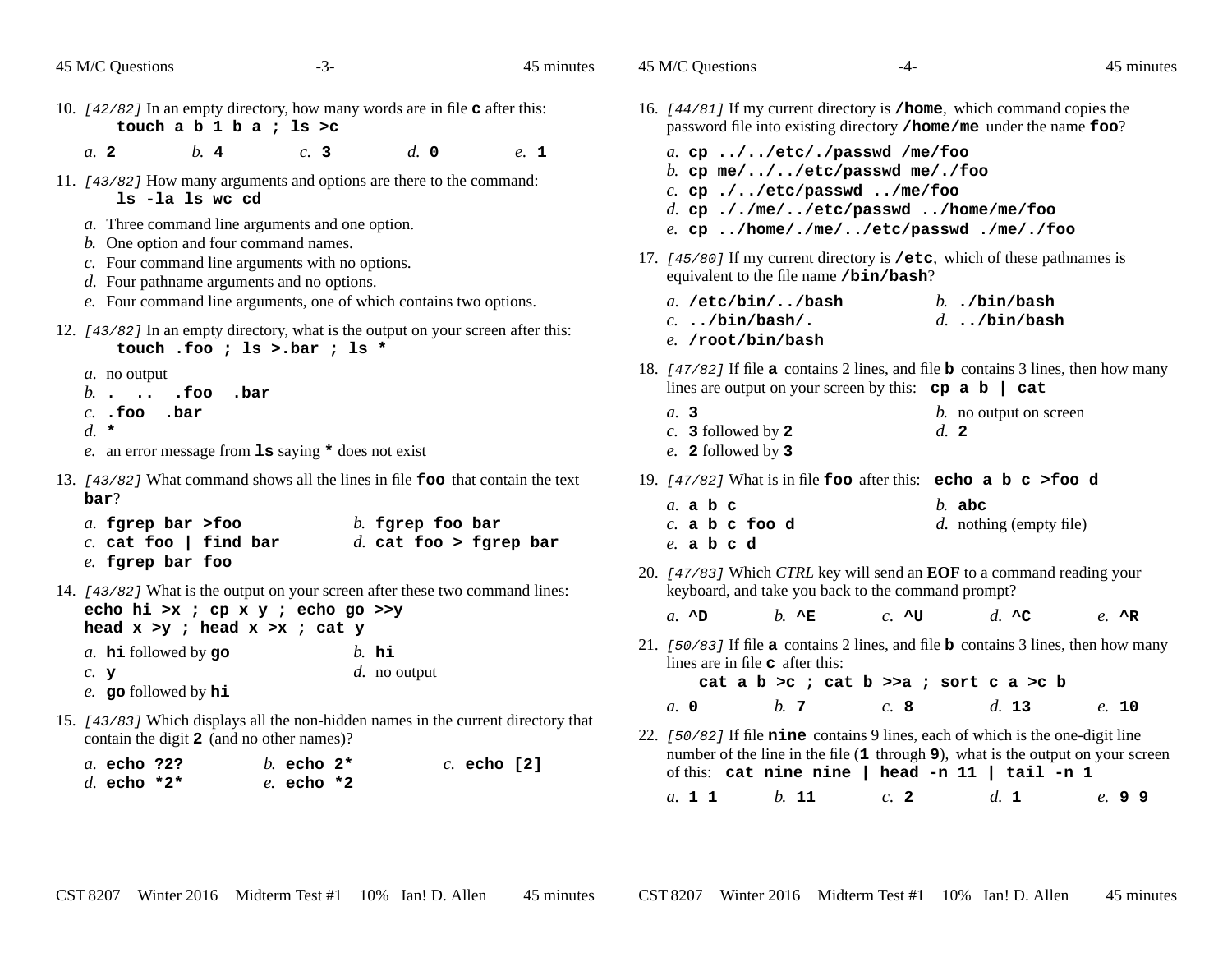| 45 M/C Questions                                                                                | $-5-$                                                                                                                                                                                                                                                                                                                                                                                                                                                                                                     | 45 minutes     | 45 M/C Questions                                                                                                                                                                                                                                                                                                                                                  | -6-                                                                                                                                  | 45 minutes                                                                       |
|-------------------------------------------------------------------------------------------------|-----------------------------------------------------------------------------------------------------------------------------------------------------------------------------------------------------------------------------------------------------------------------------------------------------------------------------------------------------------------------------------------------------------------------------------------------------------------------------------------------------------|----------------|-------------------------------------------------------------------------------------------------------------------------------------------------------------------------------------------------------------------------------------------------------------------------------------------------------------------------------------------------------------------|--------------------------------------------------------------------------------------------------------------------------------------|----------------------------------------------------------------------------------|
| standard error into the same output file?                                                       | 23. [50/82] What is the correct syntax to redirect both standard output and                                                                                                                                                                                                                                                                                                                                                                                                                               |                | 28. [56/83] What is the output on your screen after this:                                                                                                                                                                                                                                                                                                         | mkdir mt ; touch $mt/.1$ mt/.2 ; echo mt/*                                                                                           |                                                                                  |
| a. cmd 1>out 2>out<br>$c.$ cmd $2>81$ >out<br>e. cmd 1>out 2>1<br>the man command on my screen? | b. cmd $2>1$ $>$ out<br>d. cmd $>$ out $2>81$<br>24. $[52/83]$ How do I search for the string text in the paginated output from                                                                                                                                                                                                                                                                                                                                                                           |                | a. no output<br>b. $mt/.1$ $mt/.2$<br>$c.$ mt/1 mt/2<br>d. $mt/$ . $mt/$ $mt/$ .1 $mt/$ .2<br>$e.$ mt/*                                                                                                                                                                                                                                                           |                                                                                                                                      |                                                                                  |
| a. @text<br>$d.$ /text                                                                          | $b.$ help text<br>e. grep text                                                                                                                                                                                                                                                                                                                                                                                                                                                                            | $c.$ find text | 29. $[57/83]$ How many lines are in file <b>a</b> after this:                                                                                                                                                                                                                                                                                                     | echo 1 >a ; echo 2 >a ; echo 3 >>a ; echo 4 >>a                                                                                      |                                                                                  |
| b. the directory $m_t$ is now empty<br>$ls >a >b >c$ ; tail a<br>$b$ . a $b$ c                  | 25. [53/82] If mt is an empty sub-directory, what is true after this:<br>touch mt/bar ; mkdir bar ; mv mt/bar mt//bar/me<br>a. the command fails because the name $mt/$ /bar/me does not exist<br>$c$ . the mkdir fails because bar already exists<br>d. there is a second copy of the file $bar$ in the file named me<br>e. the directory mt now contains only a file named me<br>26. [53/82] In an empty directory, what is the output on your screen of this:<br>a. tail: a: No such file or directory |                | b.3<br>a. 1<br>30. $[57/82]$ If file <b>a</b> contains 2 lines, and file <b>b</b> contains 3 lines, then how many<br>$a$ , 2<br>c. 3<br>e. no output on screen<br>31. [58/83] In a manual page SYNOPSIS section, ellipsis (three dots) $(\ldots)$<br>mean:<br><i>a</i> . the parent directory<br>$c.$ something that is optional<br>e. something that is repeated | $c$ . 2<br>lines are output on your screen by this: $cat a   cat b$<br>b. 3 followed by $2$<br>$d.$ 2 followed by 3                  | $d. \, \, \mathbf{0}$<br>e.4<br>b. a hidden directory<br>$d.$ no special meaning |
| $c$ . no output<br>d.a b<br>$e$ . a                                                             |                                                                                                                                                                                                                                                                                                                                                                                                                                                                                                           |                | 32. [58/82] What is the output of this successful command sequence?                                                                                                                                                                                                                                                                                               | cd /tmp ; mkdir foo ; mkdir bar ; pwd                                                                                                |                                                                                  |
| /etc/passwd                                                                                     | 27. [53/83] Which pathname almost always leads to the same file named:                                                                                                                                                                                                                                                                                                                                                                                                                                    |                | a. /tmp<br>$c.$ /tmp/foo<br>$e.$ /bar                                                                                                                                                                                                                                                                                                                             | b. $/\text{tmp}/\text{bar}$                                                                                                          | $d.$ /tmp/foo/bar                                                                |
| $a.$ /etc/passwd<br>c. /etc/./etc/passwd<br>$e.$ //etc/./passwd                                 | $b.$ /etc/passwd/.<br>$d.$ ./etc/passwd                                                                                                                                                                                                                                                                                                                                                                                                                                                                   |                | 33. [59/81] If file nine contains 9 lines, each of which is the one-digit line                                                                                                                                                                                                                                                                                    | number of the line in the file (1 through 9), what is the output on your screen<br>of this: sort nine nine   tail -n $5$   head -n 1 |                                                                                  |

*a.*

**<sup>5</sup> <sup>5</sup>** *b.* **<sup>5</sup>** *c.* **<sup>1</sup> <sup>1</sup>** *d.* **<sup>1</sup>** *e.* **<sup>7</sup>**